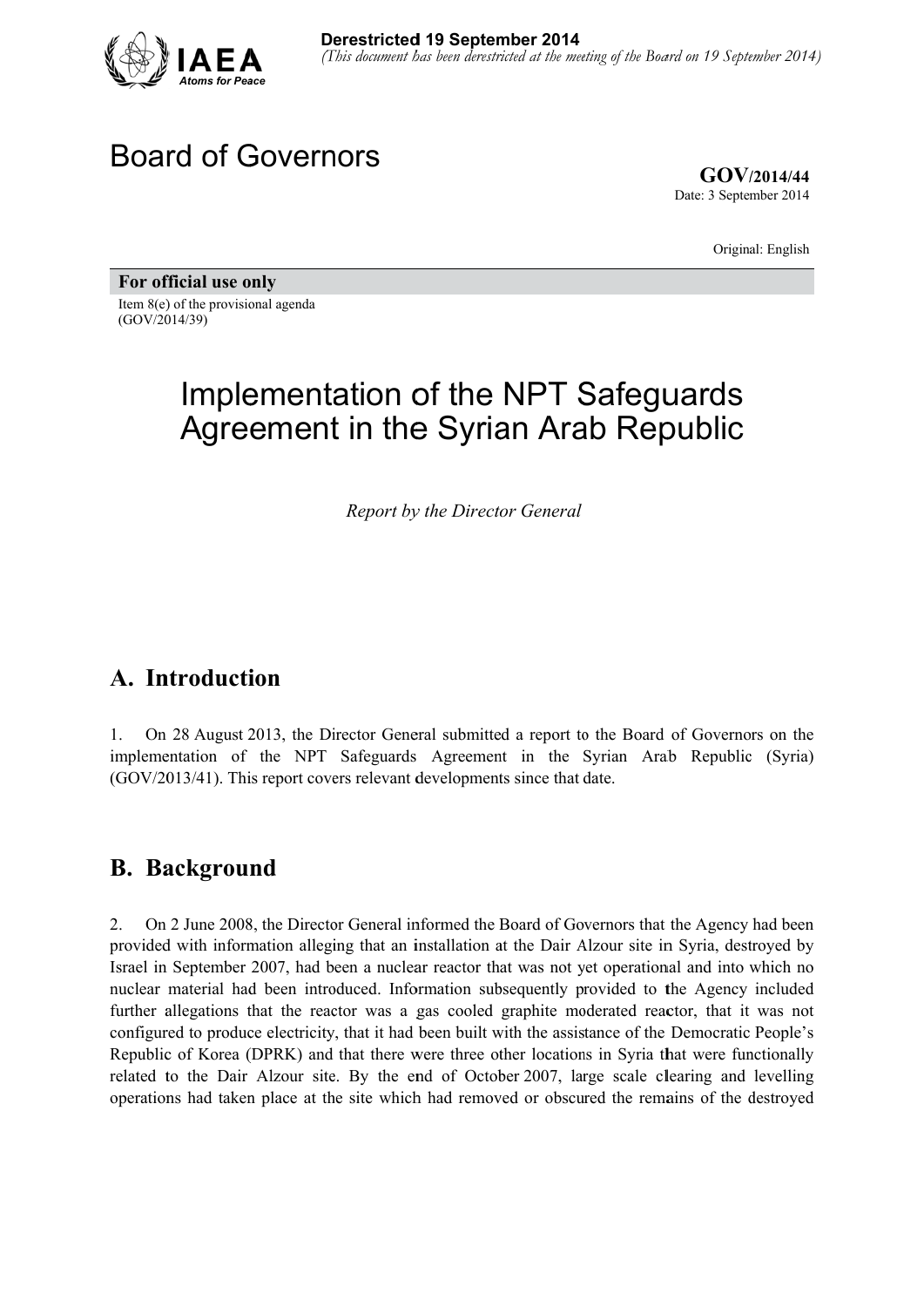building.<sup>1</sup> Syria has maintained, since May 2008, that the destroyed building was a non-nuclear military installation and that Syria had had no nuclear related cooperation with the DPRK.<sup>2</sup>

3. In June 2008, the Agency visited the Dair Alzour site and requested supporting documentation concerning the past and current use of the buildings at the Dair Alzour site and at three other locations allegedly functionally related to that site. Since that visit, Syria has not engaged substantively with the Agency on the nature of the Dair Alzour site or the three other locations.

4. In his May 2011 report to the Board of Governors, the Director General provided the Agency's assessment that, based on all the information available to the Agency and its technical evaluation of that information, it was very likely that the building destroyed at the Dair Alzour site was a nuclear reactor which should have been declared to the Agency. Concerning the three other locations, the Agency was unable to provide an assessment concerning their nature or operational status.

5. On 9 June 2011, the Board of Governors adopted, by a vote, resolution GOV/2011/41, in which it, inter alia, found that Syria's undeclared construction of a nuclear reactor at Dair Alzour and failure to provide design information for the facility constituted non-compliance by Syria with its obligations under its NPT Safeguards Agreement with the Agency in the context of Article XII.C of the Agency's Statute. The Board of Governors called upon Syria to remedy urgently its non-compliance and provide the Agency with updated reporting under its Safeguards Agreement and access to all information, sites, material and persons necessary for the Agency to verify such reporting and resolve all outstanding questions so that the Agency could provide the necessary assurances as to the exclusively peaceful nature of Syria's nuclear programme. The Board also decided to report, as provided for in Article XII.C of the Statute, through the Director General, Syria's non-compliance with its Safeguards Agreement to all Members of the Agency and to the Security Council and the General Assembly of the United Nations. The Board requested the Director General to continue his efforts to implement fully the Agency's Safeguards Agreement with Syria and to report any significant developments to the Board and to the Security Council, as appropriate, and decided to remain seized of the matter.

6. During a meeting with the Agency in Damascus on 25 and 26 October 2011, a proposal regarding possible future actions that focused solely on the Dair Alzour site was discussed.<sup>3</sup> After careful review, the Agency concluded that the proposal was not acceptable given the conditions placed by Syria on Agency verification activities at the site and the omission of the three other locations from the scope of the proposal. The Agency subsequently proposed to Syria to hold further discussions. In a letter to the Agency dated 20 February 2012<sup>4</sup>, Syria indicated that it would provide a detailed response at a later time, noting the difficult prevailing security situation in the country. To date, the Agency has not received any such response from Syria on information to resolve outstanding questions regarding the Dair Alzour site and the three other locations.

 $\mathcal{L}_\mathcal{L} = \{ \mathcal{L}_\mathcal{L} = \{ \mathcal{L}_\mathcal{L} = \{ \mathcal{L}_\mathcal{L} = \{ \mathcal{L}_\mathcal{L} = \{ \mathcal{L}_\mathcal{L} = \{ \mathcal{L}_\mathcal{L} = \{ \mathcal{L}_\mathcal{L} = \{ \mathcal{L}_\mathcal{L} = \{ \mathcal{L}_\mathcal{L} = \{ \mathcal{L}_\mathcal{L} = \{ \mathcal{L}_\mathcal{L} = \{ \mathcal{L}_\mathcal{L} = \{ \mathcal{L}_\mathcal{L} = \{ \mathcal{L}_\mathcal{$ 

<sup>1</sup> GOV/OR.1206, para. 26; GOV/2008/60, para. 16.

 $^{2}$  GOV/2009/36, para. 15.

 $3$  GOV/2012/42, para. 7.

<sup>&</sup>lt;sup>4</sup> This letter was referred to in previous reports with the incorrect date of 12 February 2012.